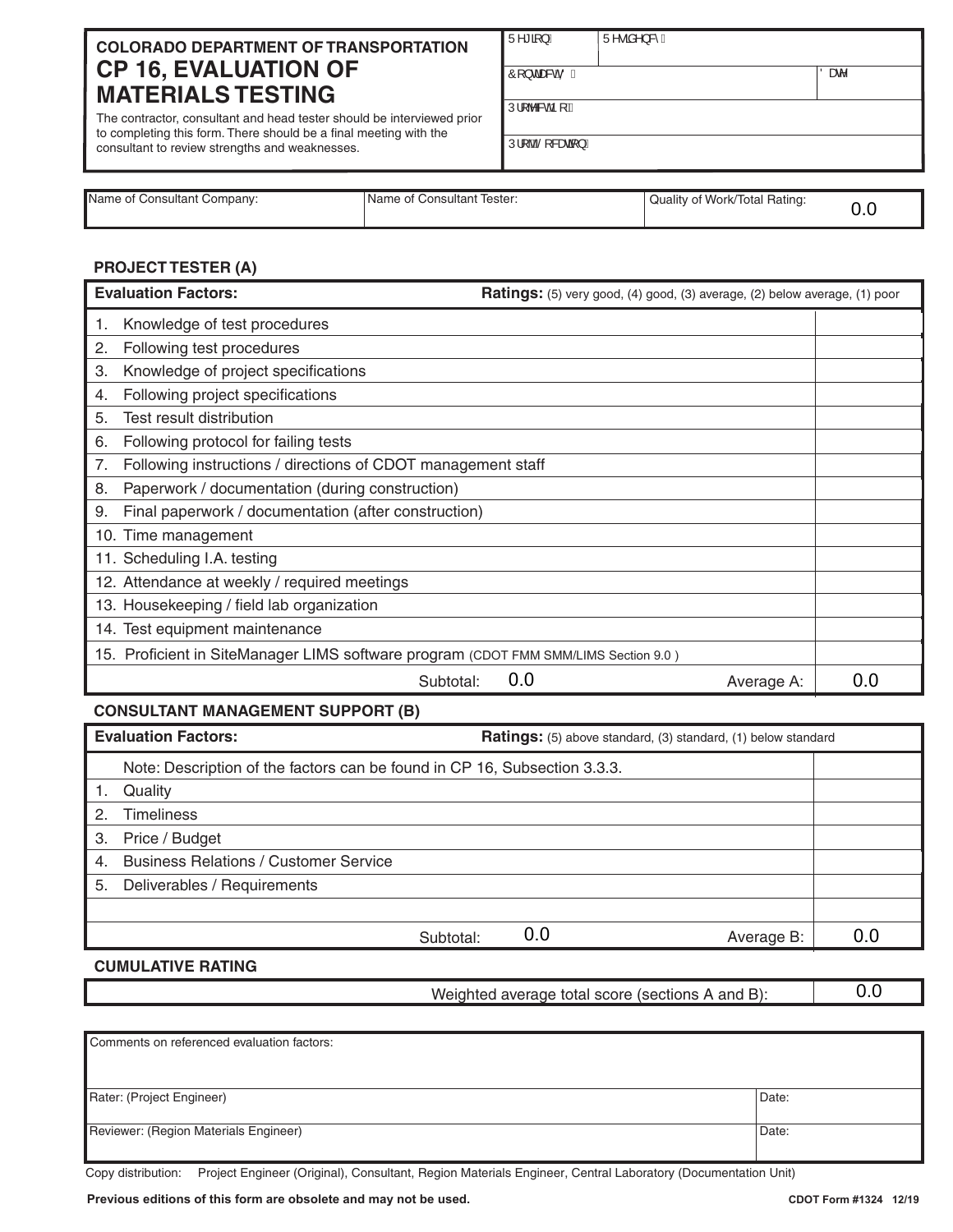## **2020 FMM Documentation for SMM / LIMS**

- **9.0 Suspension to CDOT's SiteManager®:** Is not necessarily tied to a review process and may occur at any time for cause. The process for suspension starts with a written complaint to the Materials and Geotechnical Branch Manager (MGBM) or his designee. This document must, at a minimum contain the name of the technician involved, name of the technician's company, date of the incident, detailed accounting of the incident, name and contact information of individual submitting the request. The Department may start an investigation based on other information, such as:
	- Failure to timely supply required information.
	- Repeated failure of a tester to meet CDOT requirements.
	- Failure to take immediate corrective action relative to deficiencies in the performance of the Quality Control Program.
	- Certifying materials that are not produced under an approved Quality Control Program for use on Department projects. (This would include any situation where falsification of records was determined.)

Upon receipt of the complaint, the MGBM will contact the Region Materials Engineer (RME) and Resident Engineer (RE) associated with the technician involved in the written complaint. The MGBM, RME, and RE will review the complaint to determine its credibility.

If the complaint is deemed credible the Department will contact the individual(s) submitting the information. The MGBM will determine if the individual is willing to discuss the reported incident. Documentation submitted to the MGBM for review is otherwise confidential. The MGBM will review the documentation/information within 30 days to determine whether further investigation is required. If further investigation is required, the Department will assign the appropriate Regional Materials Engineer to perform the investigation. The MGBM will review the information obtained through the investigation and may conduct additional interviews. The technician, their supervisor, and/or consulting firm involved will be notified of the Department's findings.

 The technician shall have 15 working days to respond, in writing. At any point in the process, the MGBM may determine, due to insufficient evidence, to discontinue the process. The MGBM will then determine whether the violation(s) fall under the definition of Negligence or Abuse.

*Negligence* is defined as unintentional deviations from approved procedures or the unintentional failure to follow the requirements of the CDOT Field Materials Manual.

*Abuse* is defined as intentional deviations from approved procedures or the intentional failure to follow the requirements of the CDOT Field Materials Manual.

The appropriate process will be followed upon determination of the category of the violation. If the process results in a period of suspension or revocation, the tester is prohibited from participating on all CDOT projects during that period.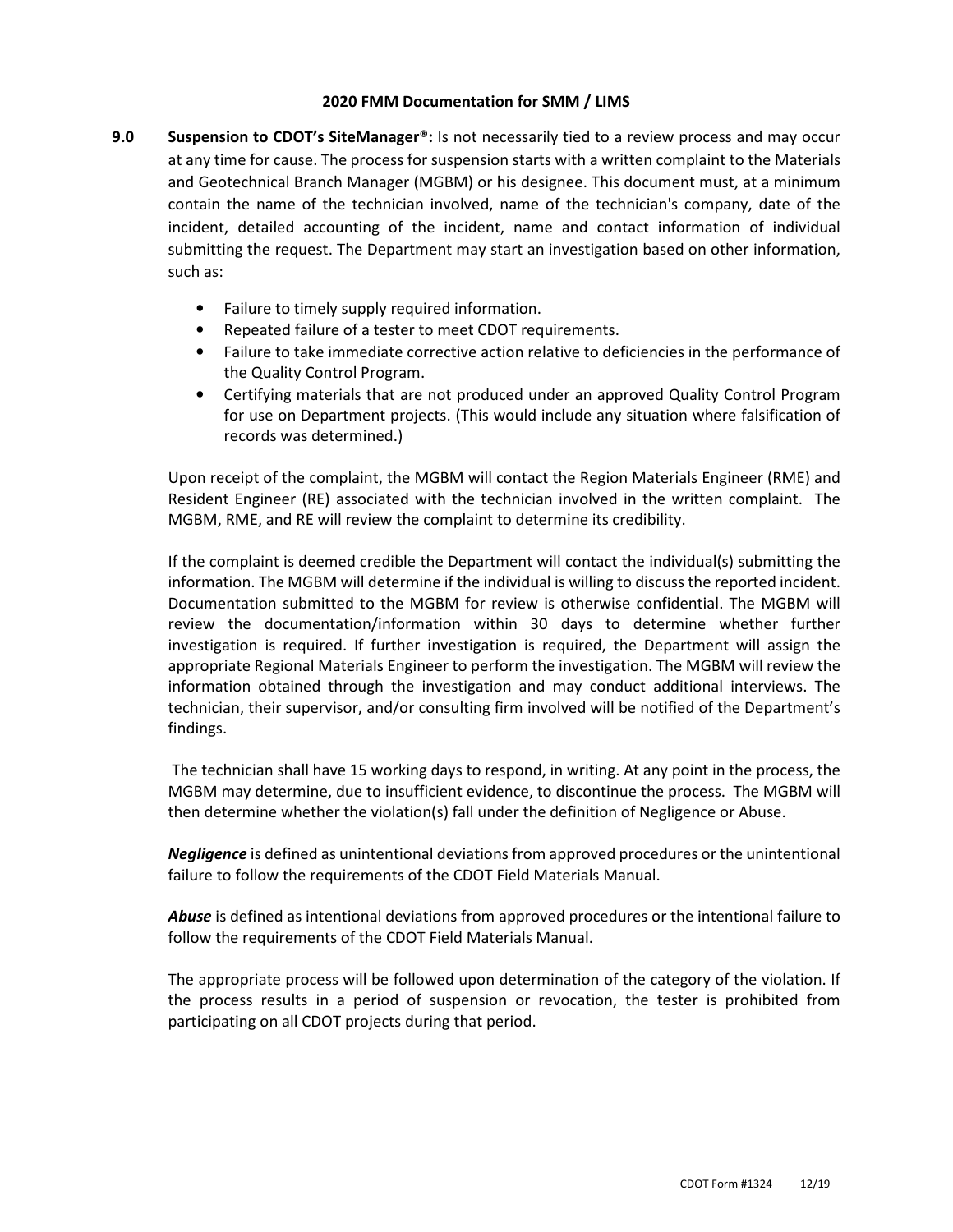#### **Process for Negligence:**

Negligence should be resolved in a positive fashion that promotes learning and increased understanding. The complaint process tracks technicians who have repeated incidents of negligence. This process will also allow a means of tracking common problems and issues.

A single incident of negligence may be resolved through intervention by the Tester's Supervisor. After assurances in writing to the Department by the supervisor that the problem(s) are fully corrected, a thorough review of the Tester's materials documentation by the Region Independent Assurance Tester (IAT) and the supervisor will be made to ensure that a full correction of the problem(s) has occurred. Documentation of each incident shall be sent to the MGBM. The Department will maintain records of each incident. If only one report, of a minor nature, is received in a one-year period, no further action may be taken. However, if it is determined that the negligence is significant the requirements under "second incident" will be followed.

 If the second incidence of negligence is reported within a one-year period, the Department will require that the technician and his/her employer develop a corrective action plan. The MGBM will notify all the Regional IATs. This notification is intended to make the IATs aware of the problems being encountered.

If a third incident of negligence is reported within a two-year period, the technician and his/her employer will receive a notice and a minimum one-year suspension will apply. The technician and his/her employer will be responsible for providing a plan to correct the deficiencies to ensure no further incidents occur.

Any further incidents of negligence will result in a permanent revocation. The Department can at any point re-classify repeated instances of negligence, as abuse. If this occurs, the issue would be dealt with through the process of abuse.

 Regional Materials Engineers reserve the right to work with the tester and their supervisor to correct any aforementioned problems listed in the negligence section in lieu of a tester's suspension.

If a tester is suspended they shall complete an internal training program within their company that is outside certification and provide documentation showing such training has occurred. The documentation should include a specific description of the training performed, dates, location, procedures, who supervised the training, etc. The documentation will be submitted to the RME who will decide if the training is sufficient to reinstate the suspended tester.

#### **Letters of Suspension and Revoking:**

A letter stating a tester is being suspended and the reasoning behind the suspension will be sent to the tester, the tester's company, and the RME. The RME will maintain the letter in their records for future reference. If a tester is being revoked, the letter will be sent to the tester, the tester's company, the RME, and the Pavement Design and Documentation Manager. The RME and the Pavement Design and Documentation Manager will keep the letter on file for future reference.

# **Process for Abuse:**

The Department will determine the severity of the abuse. The first finding of abuse will result in a minimum one-year suspension and may extend to permanent revocation of an individual to test on any CDOT project. Any subsequent finding of abuse shall result in permanent revocation of the tester to work on any CDOT project.